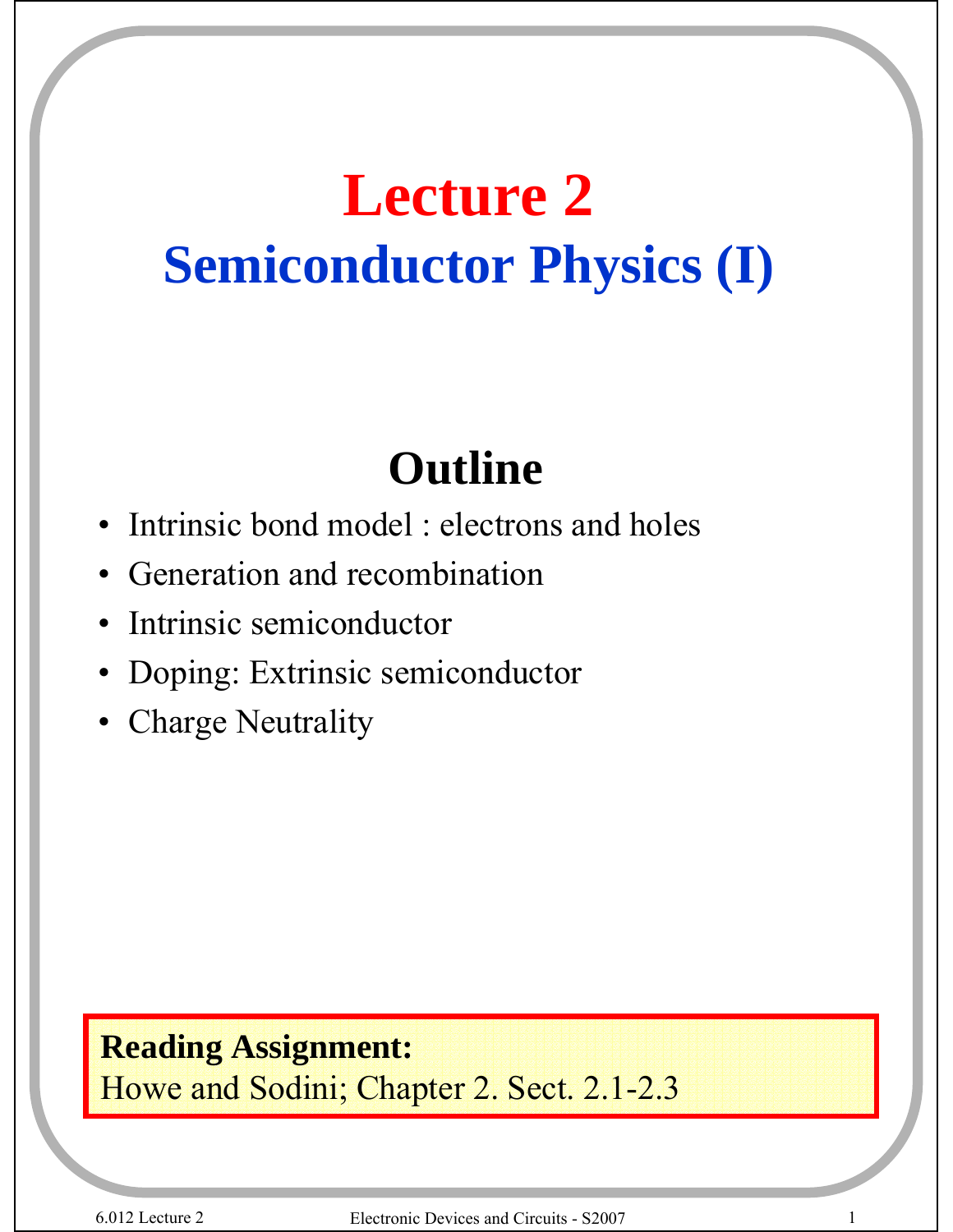## **1. Silicon bond model: electrons and holes**

Si is Column IV of the periodic table:

|                  | <b>IIIA</b> | <b>IVA</b>     | <b>VA</b>           | <b>VIA</b> |
|------------------|-------------|----------------|---------------------|------------|
|                  | 5<br>Β      | 6<br>$\bigcup$ | $\overline{7}$<br>N | 8          |
|                  | 13          | 14             | 15                  | 16         |
| <b>IIB</b><br>30 | Al<br>31    | Si<br>32       | 33                  | S<br>34    |
| Zn               | Ga          | Ge             | As                  | Se         |
| 48               | 49          | 50             | 51                  | 52         |
| Cd               | In          | Sn             | Sb                  | Ге         |

- Electronic structure of silicon atom:
	- 10 core electrons (tightly bound)
	- 4 valence electrons (loosely bound, responsible for most of the chemical properties
- Other semiconductors:
	- Ge, C (diamond form)
	- GaAs, InP, InGaAs, InGaAsP, ZnSe, CdTe (on the average, 4 valence electrons per atom)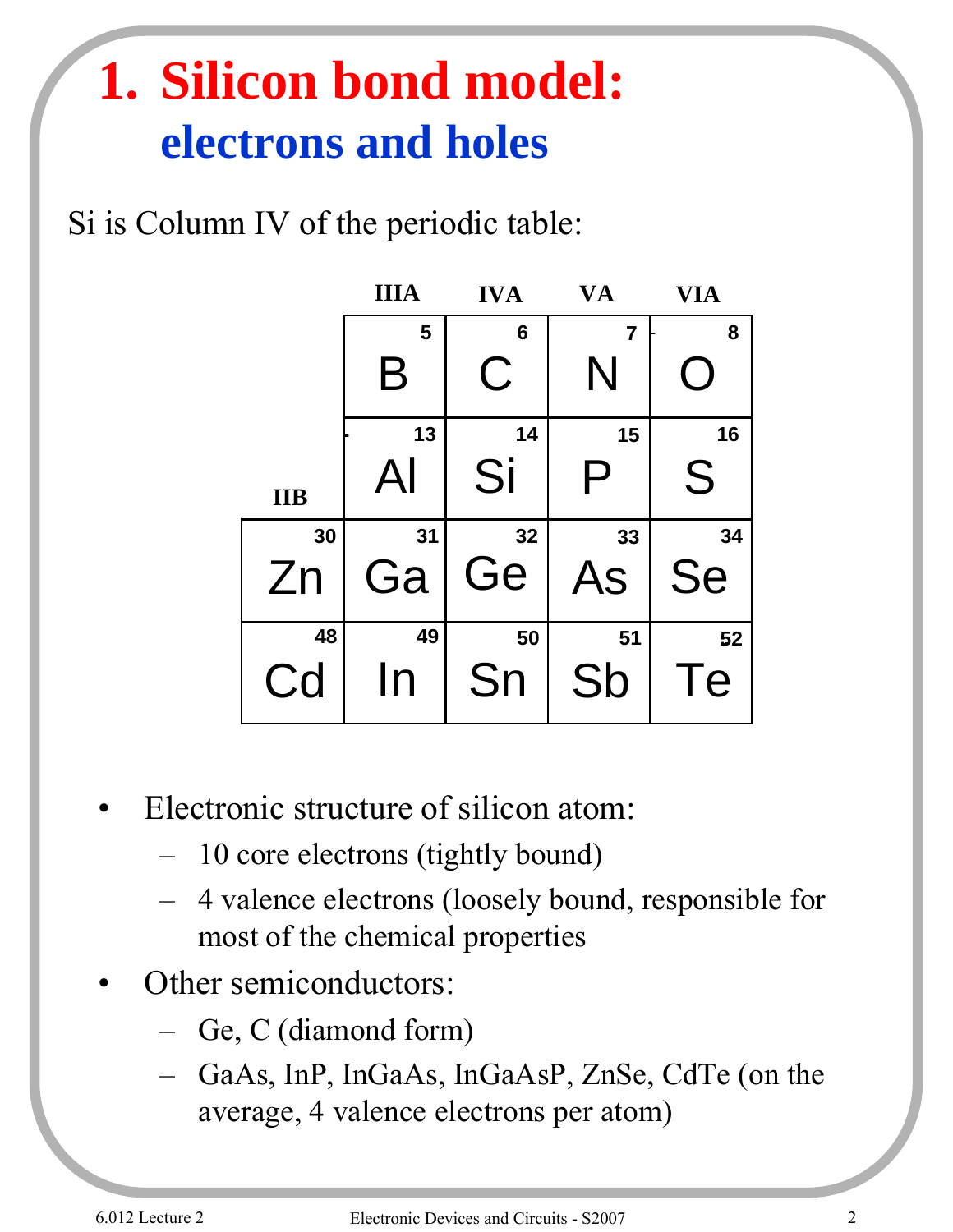### **Silicon crystal structure**



- Diamond lattice: atoms tetrahedrally bonded by sharing valence electrons
	- *covalent bonding*
- Each atom shares 8 electrons
	- *low energy situation*
- Si atomic density :  $5 \times 10^{22}$  cm<sup>-3</sup>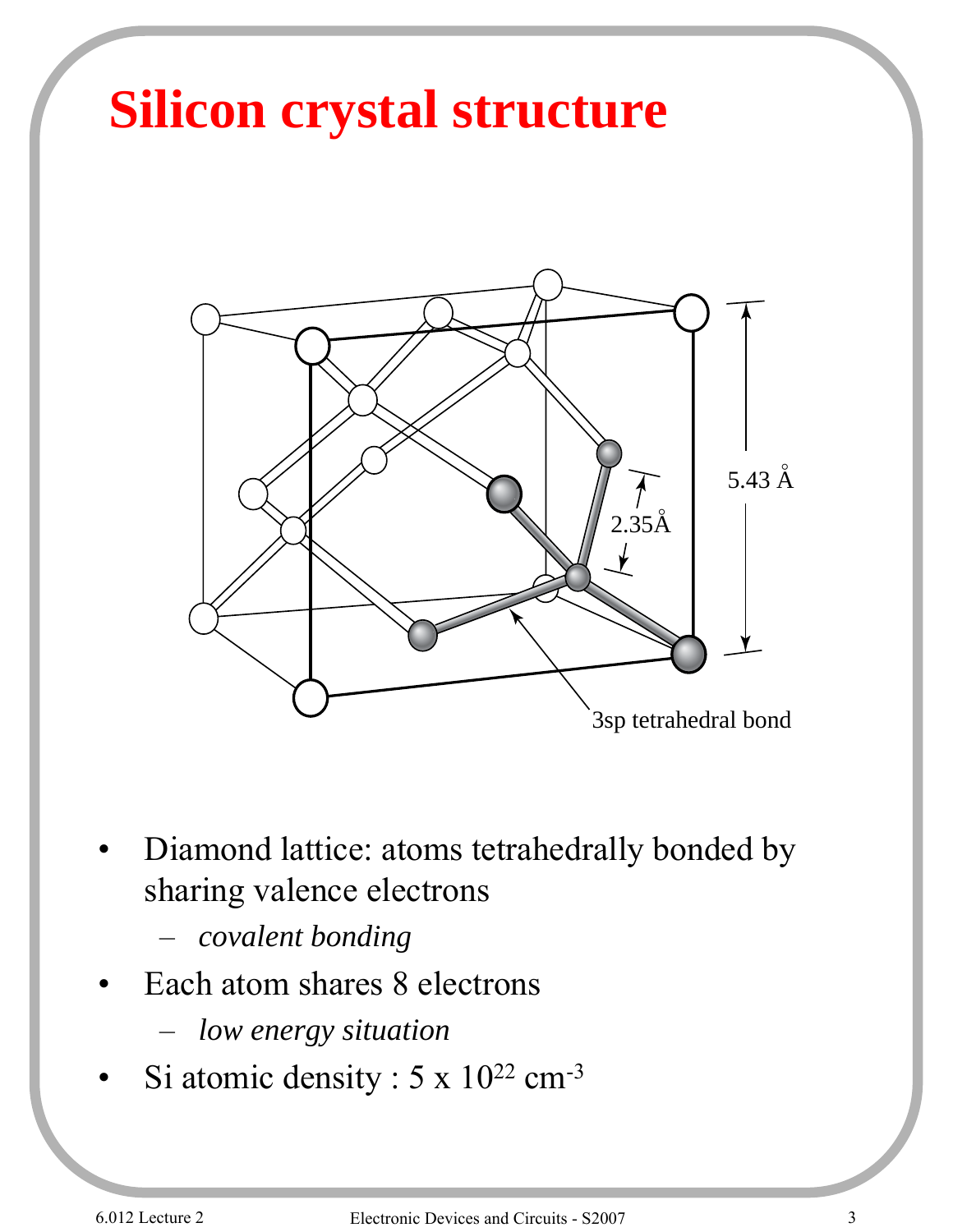### Simple "flattened" model of Si crystal



#### At 0K:

- All bonds are satisfied
	- $\Rightarrow$  all valence electrons engaged in bonding
- No "free" electrons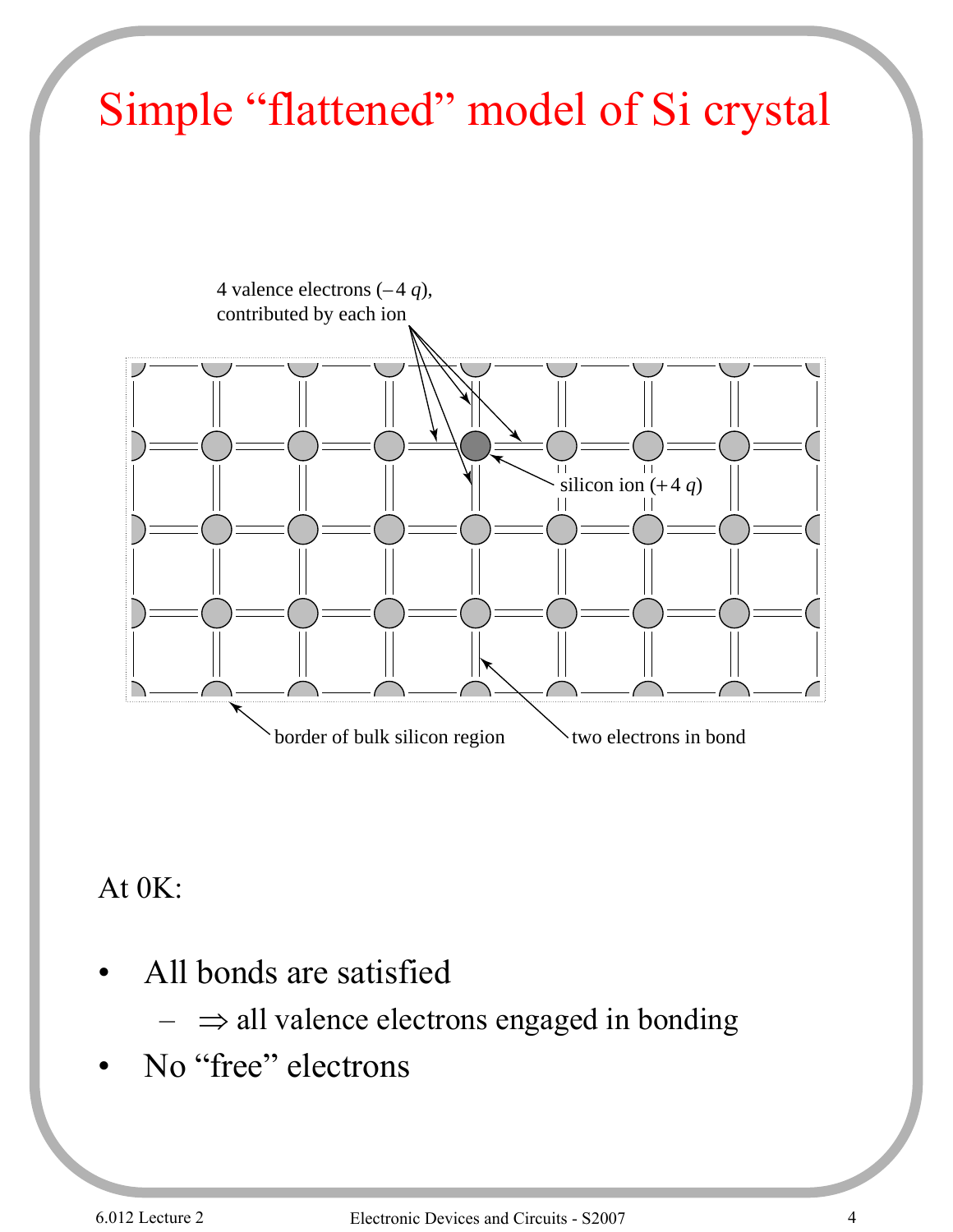### At finite temperature



- Finite thermal energy
- Some bonds are broken
- "free" electrons
	- Mobile negative charge,  $-1.6 \times 10^{-19}$  C
- "free" holes
	- Mobile positive charge,  $+1.6 \times 10^{-19}$  C

#### **Caution: picture is misleading!**

Electrons and holes in semiconductors are "fuzzier": they span many atomic sites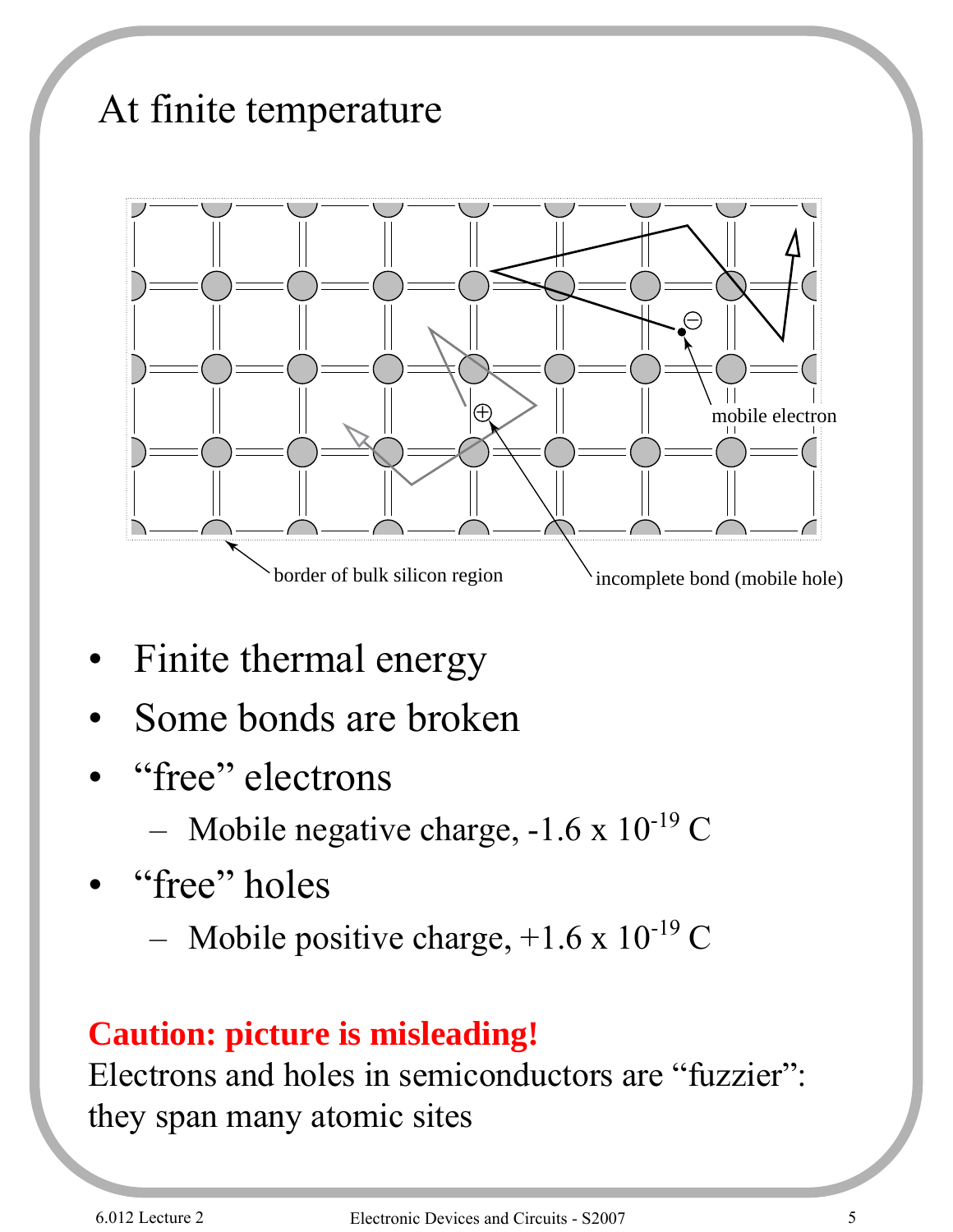### **A few definitions:**

- In 6.012, "electron' means free electron
- Not concerned with bonding electrons or core electrons
- Define:
	- $-$  n = (free) electron concentration [cm<sup>-3</sup>]
	- $p \equiv$  hole concentration  $[cm^{-3}]$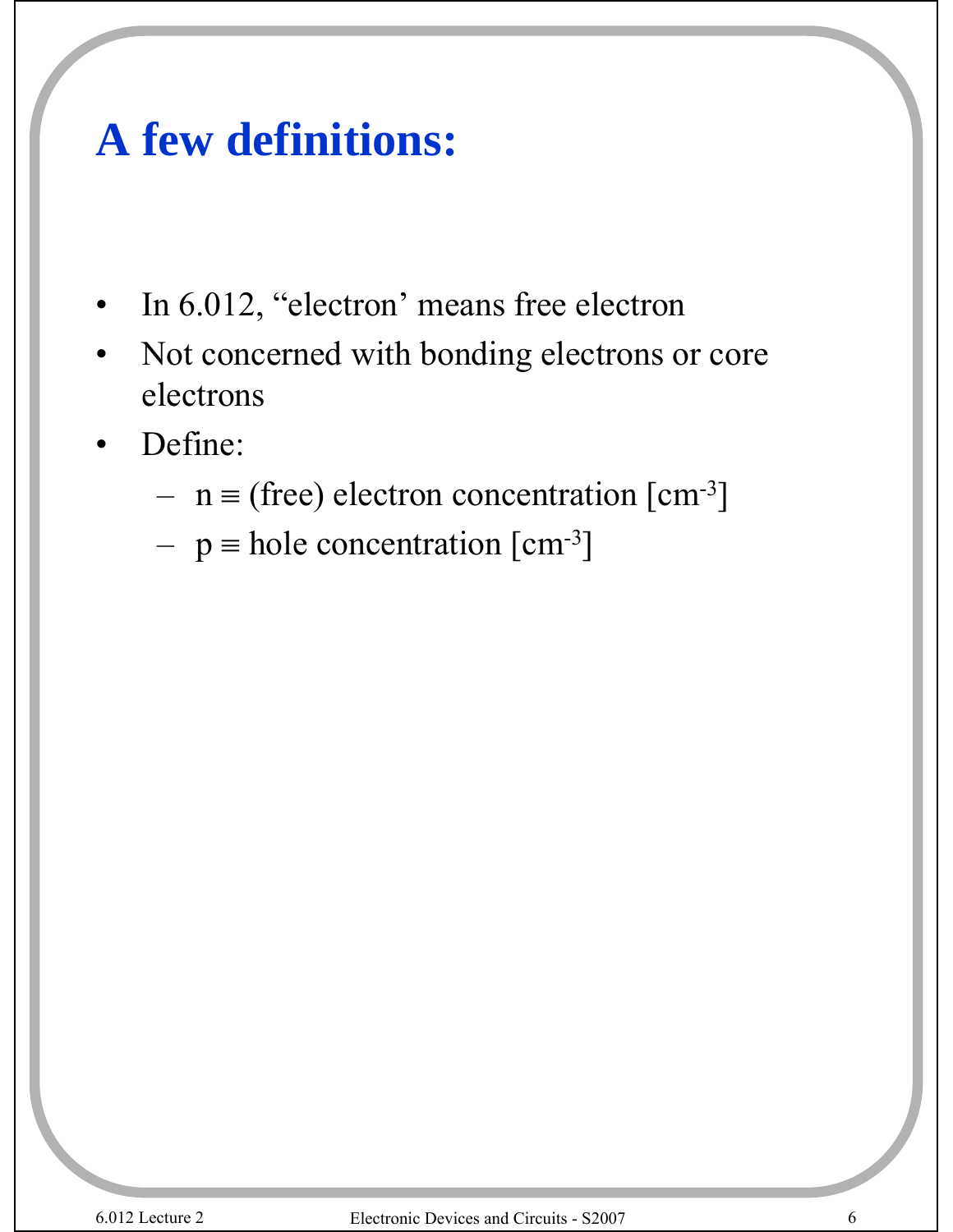## **2. Generation and Recombination**

**GENERATION**=break-up of covalent bond to form electron and hole pairs

- Requires energy from thermal or optical sources (or external sources)
- Generation rate:  $G = G(th) + G_{opt} + ... [cm^{-3} \cdot s^{-1}]$
- In general, atomic density  $\gg$  n, p  $\Rightarrow$

$$
G\neq f(n,p)\,
$$

– supply of breakable bonds virtually inexhaustible

**RECOMBINATION=formation of covalent bond by** bringing together electron and hole

- Releases energy in thermal or optical form
- Recombination rate:  $\mathbf{R} = [\mathbf{cm}^{-3} \cdot \mathbf{s}^{-1}]$
- 1 recombination event requires 1 electron  $+$  1 hole ⇒ *R* ∝ *n* • *p*

Generation and recombination most likely at surfaces where periodic crystalline structure is broken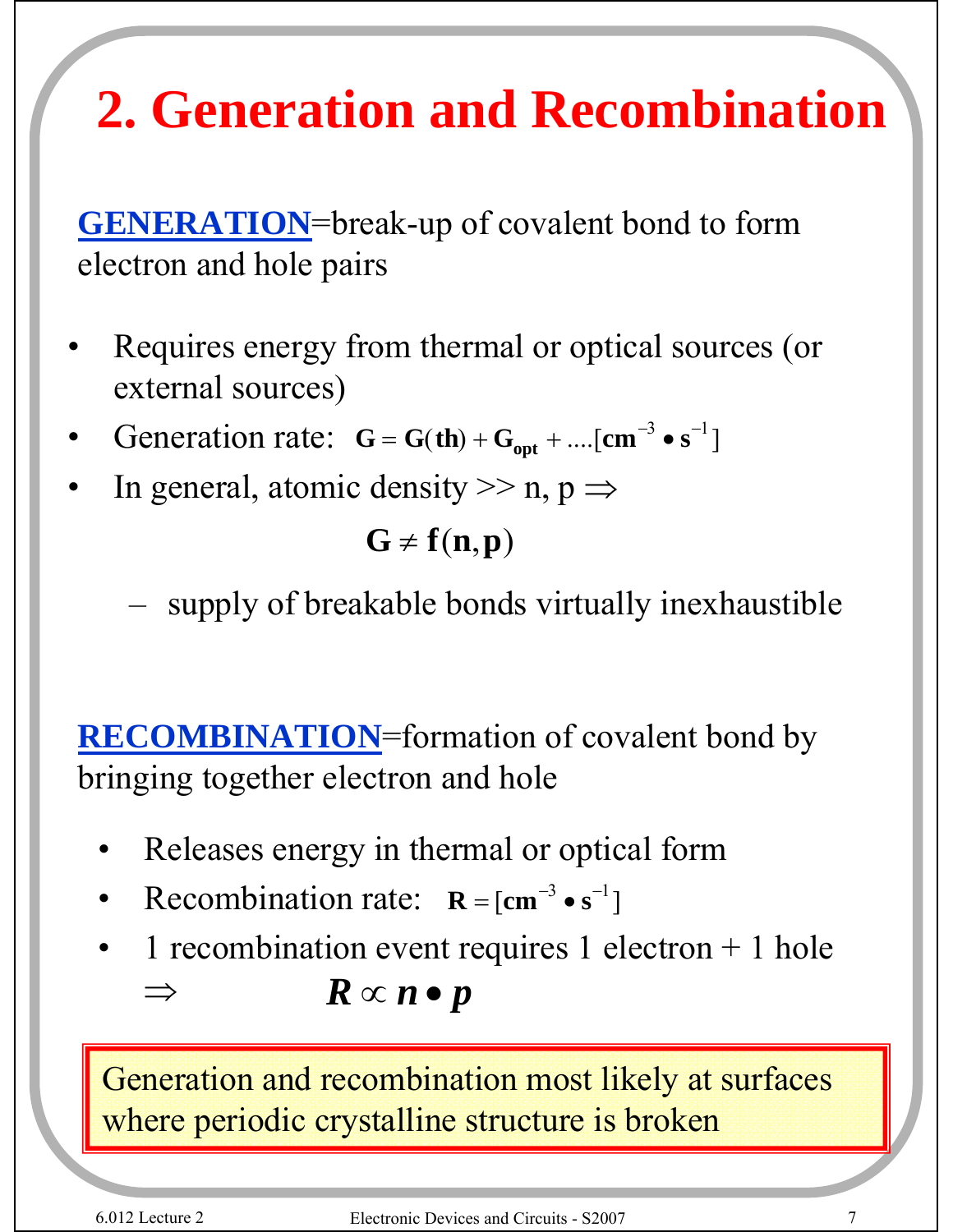## **3. Intrinsic semiconductor**

#### **THERMAL EQUILIBRIUM**

Steady state + absence of external energy sources

Generation rate in thermal equilibrium:  $G_0 = f(T)$ 

Recombination rate in thermal equilibrium:  $R_0 \propto n_0 \bullet p_0$ 

In thermal equilibrium: Every process and its inverse must be EQUAL

$$
G_o(T) = R_o \Rightarrow n_o p_o = k_o G_o(T)
$$
  
\n
$$
n_o p_o = n_i^2(T)
$$
 Only function of T  
\n
$$
n_i \equiv intrinsic carrier concentration [cm-3]
$$

In Si at 300 K ("room temperature"):  $n_i \approx 1x10^{10}$  cm<sup>-3</sup> In a sufficiently pure Si wafer at 300K ("intrinsic semiconductor):

$$
n_o = p_o = n_i \approx 1 \times 10^{10} \text{ cm}^{-3}
$$

 $n_i$  is a very strong function of temperature

$$
\mathbf{T}\uparrow\Rightarrow\mathbf{n_i}\uparrow
$$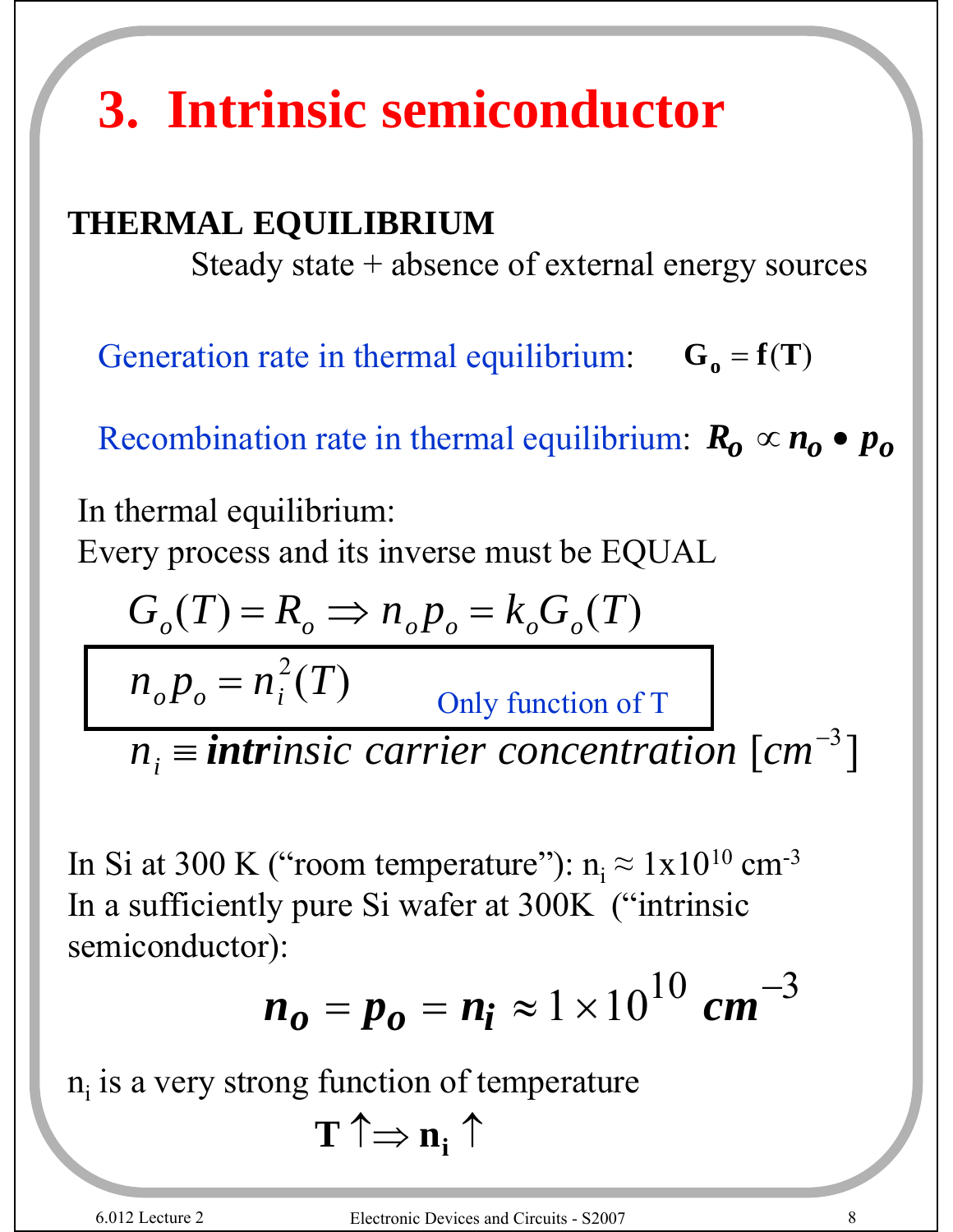# **4. Doping**

**Doping** = engineered introduction of foreign atoms to modify semiconductor electrical properties

### **A. DONORS**:

- Introduce electrons to semiconductors (but not holes)
- For Si, group V elements with 5 valence electrons (As, P, Sb)

|            | <b>IIIA</b>       | <b>IVA</b> | <b>VA</b>      | <b>VIA</b> |
|------------|-------------------|------------|----------------|------------|
|            | 5                 | 6          | $\overline{7}$ | 8          |
|            | $\bm{\mathsf{B}}$ | Ĉ          | N              |            |
|            | 13                | 14         | 15             | 16         |
| <b>IIB</b> | Al                | Si         | P              | S          |
| 30         | 31                | 32         | 33             | 34         |
| Zn         | Ga                | Ge         | As             | Se         |
| 48         | 49                | 50         | 51             | 52         |
| Cd         | In                | Sn         | Sb             | Ге         |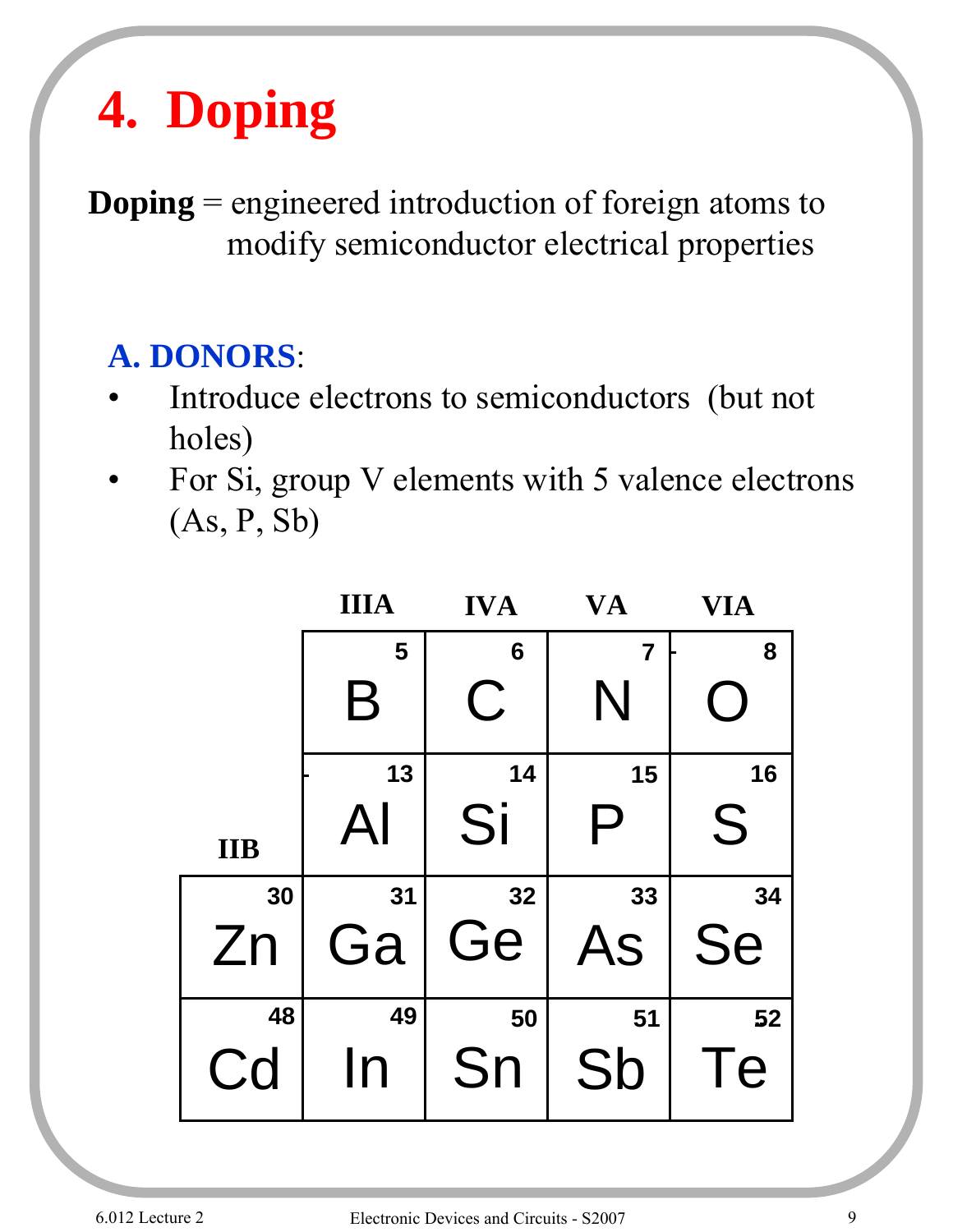### **Doping: Donors Cont'd...**

- 4 electrons participate in bonding
- 5th electron easy to release⇒
	- at room temperature, each donor releases 1 electron that is available for conduction
- Donor site become positively charged (fixed charge)



#### Define:

 $N_d$  = donor concentration [cm<sup>-3</sup>]

- If  $N_d \ll n_i$ , doping is irrelevant
	- Intrinsic semiconductor $\rightarrow n_o=p_o=n_i$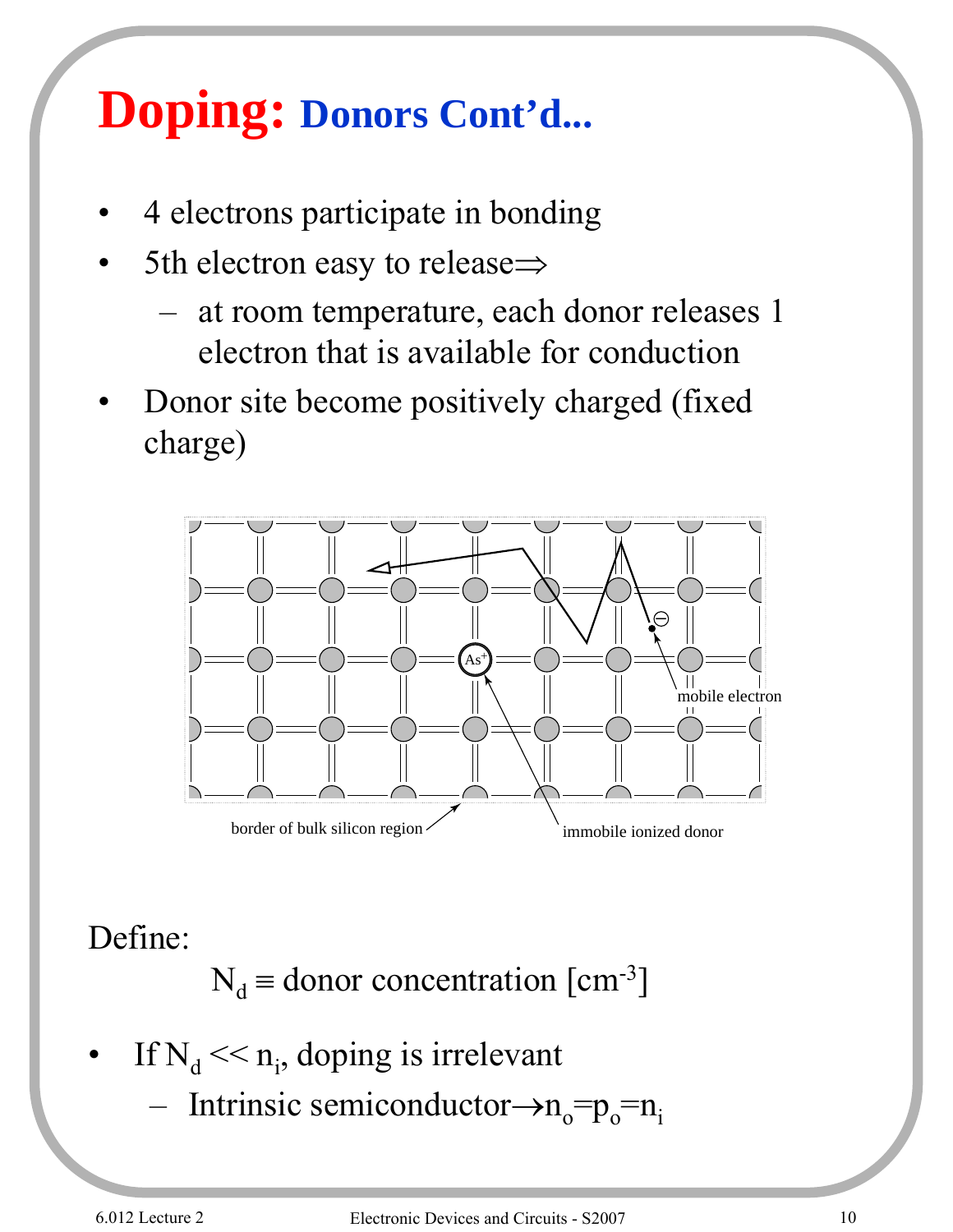### **Doping: Donors Cont'd...**

- If  $N_d \gg n_i$ , doping controls carrier concentration
	- Extrinsic semiconductor⇒

$$
\Rightarrow
$$

$$
\mathbf{n}_0 = \mathbf{N_d} \qquad \mathbf{p_o} = \frac{\mathbf{n_i^2}}{\mathbf{N_d}}
$$

Note:  $n_0 \gg p_0$ : n-type semiconductor

#### **Example:**

$$
N_d = 10^{17} \text{ cm}^{-3} \rightarrow n_o = 10^{17} \text{ cm}^{-3}, p_o = 10^3 \text{ cm}^{-3}
$$

**In general:**  $N_d \approx 10^{15} - 10^{20}$  cm<sup>-3</sup>

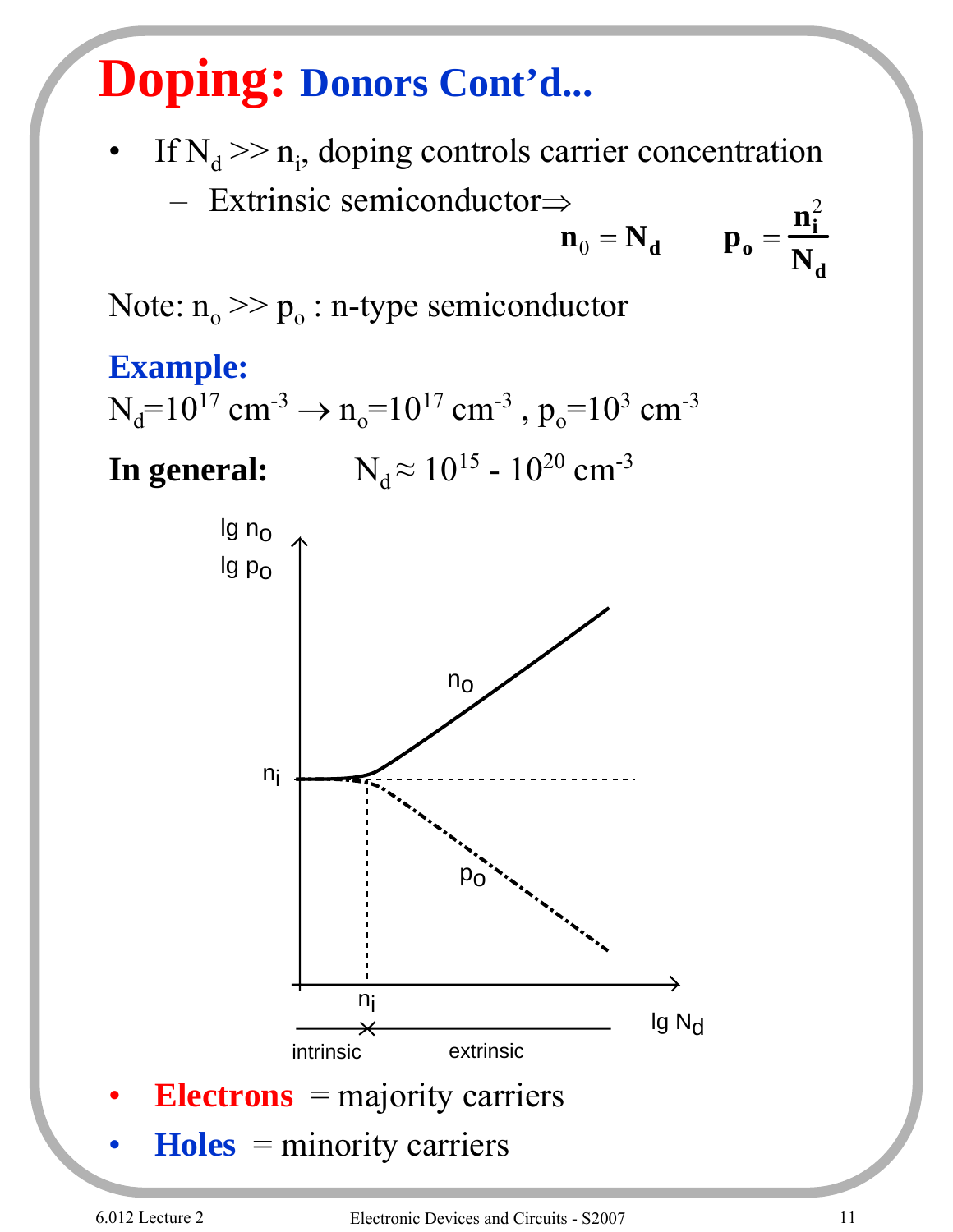## **Doping : Acceptors**

A. ACCEPTORS:

- Introduce holes to semiconductors (but not electrons)
- For Si, group III elements with 3 valence electrons (B)

|            | <b>IIIA</b>   | <b>IVA</b>      | <b>VA</b>      | <b>VIA</b> |
|------------|---------------|-----------------|----------------|------------|
|            | 5             | $6\phantom{1}6$ | $\overline{7}$ | 8          |
|            | B             | C               | N              |            |
|            | 13            | 14              | 15             | 16         |
| <b>IIB</b> | $\mathsf{Al}$ | Si              | P              | S          |
| 30         | 31            | 32              | 33             | 34         |
| Zn         | Ga            | Ge              | As             | Se         |
| 48         | 49            | 50              | 51             | 52         |
| Cd         | In            | Sn              | Sb             | Te         |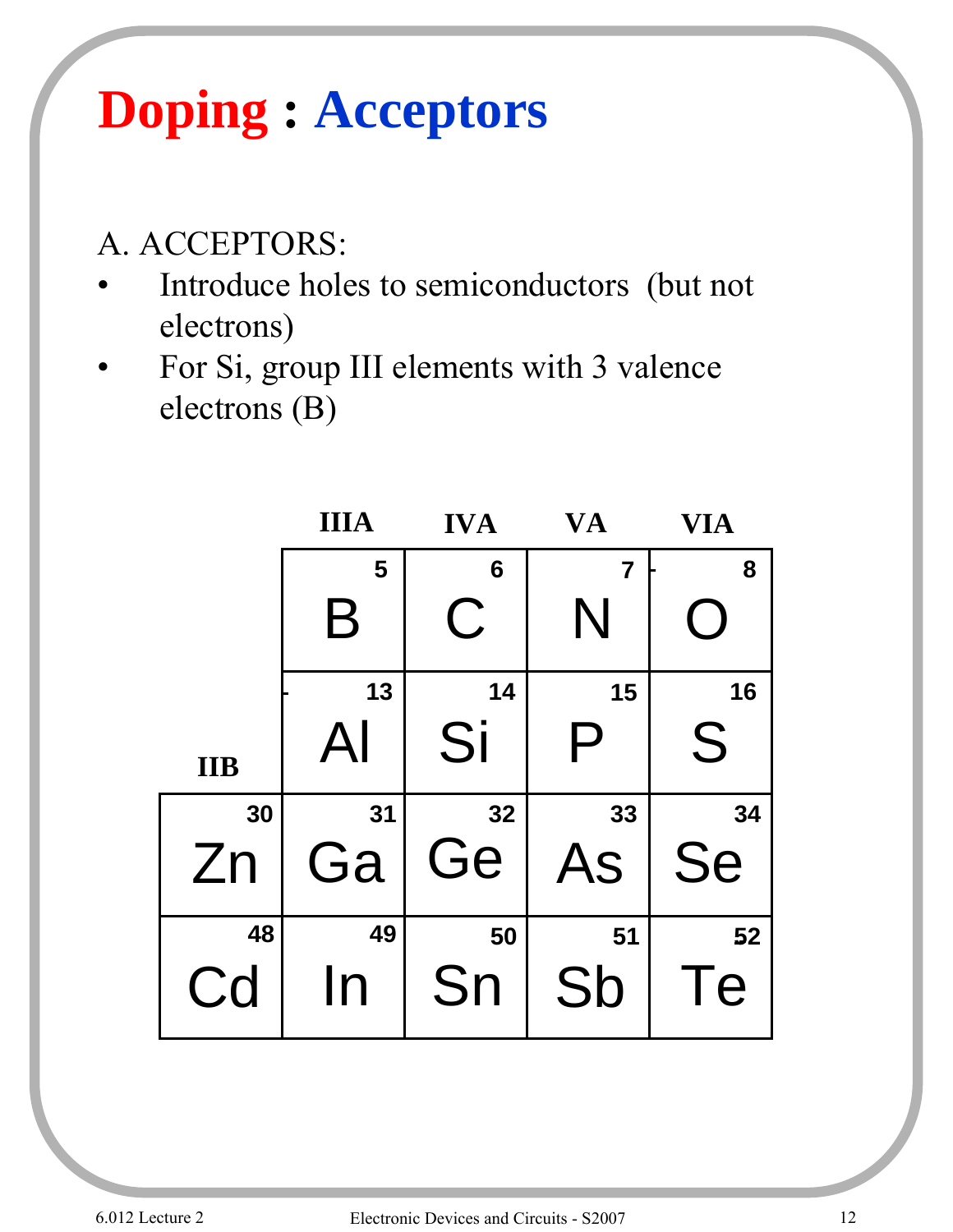## **Doping: Acceptors Cont'd...**

- 3 electrons participate in bonding
- 1 bonding site "unsatisfied" making it easy to "accept" neighboring bonding electron to complete all bonds⇒
	- at room temperature, each acceptor "releases" 1 hole that is available for conduction
- Acceptor site become negatively charged (fixed charge)



mobile hole and later trajectory immobile negatively ionized acceptor

Define:

 $N_a \equiv$  acceptor concentration [cm<sup>-3</sup>]

- If  $N_a \ll n_i$ , doping is irrelevant
	- Intrinsic semiconductor $\rightarrow n_0=p_0=n_i$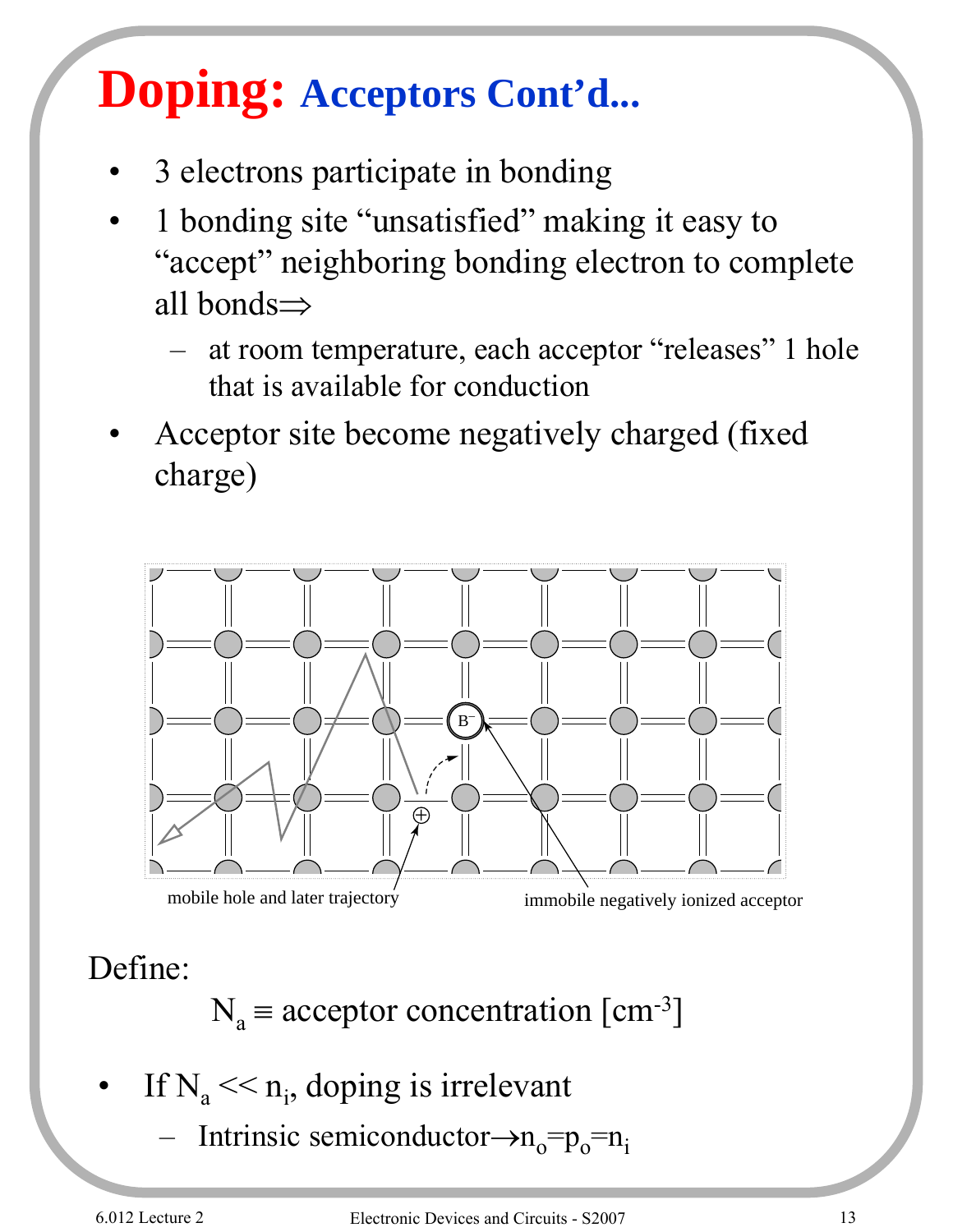## **Doping: Acceptors Cont'd...**

- If  $N_a \gg n_i$ , doping controls carrier conc.
	- Extrinsic semiconductor  $\Rightarrow$

$$
n_o = \frac{n_i^2}{N_a}
$$

 $p_o = N_a$ 

Note:  $p_0 \gg n_0$ : p-type semiconductor

#### **Example:**

$$
N_a = 10^{17} \text{ cm}^{-3} \rightarrow p_o = 10^{17} \text{ cm}^{-3}, n_o = 10^3 \text{ cm}^{-3}
$$

**In general:**  $N_a \approx 10^{15} - 10^{20}$  cm<sup>-3</sup>

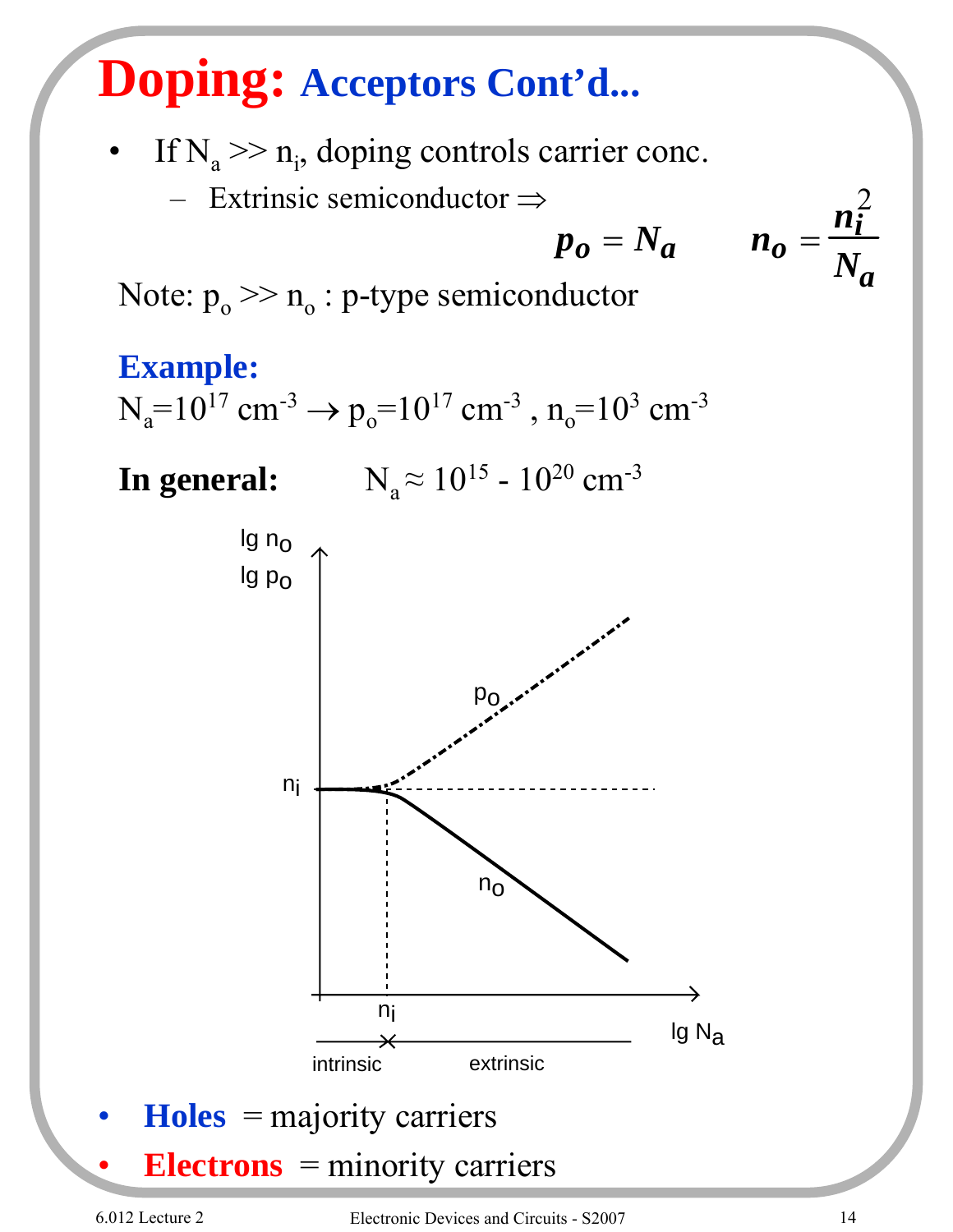# **5. Charge Neutrality**



- The semiconductor remains charge neutral even when it has been doped
	- $\Rightarrow$  Overall charge neutrality must be satisfied
- In general:

$$
\rho = q(p_o - n_o + N_d - N_a)
$$

Let us examine this for  $N_d = 10^{17}$  cm<sup>-3</sup>,  $N_a = 0$ 

We solved this in an earlier example:

$$
n_o = N_d = 10^{17} \text{cm}^{-3}, \quad p_o = \frac{n_i^2}{N_d} = 10^3 \text{cm}^{-3}
$$
  
\nHence:  $\rho \neq 0$ !!

### **What is wrong??**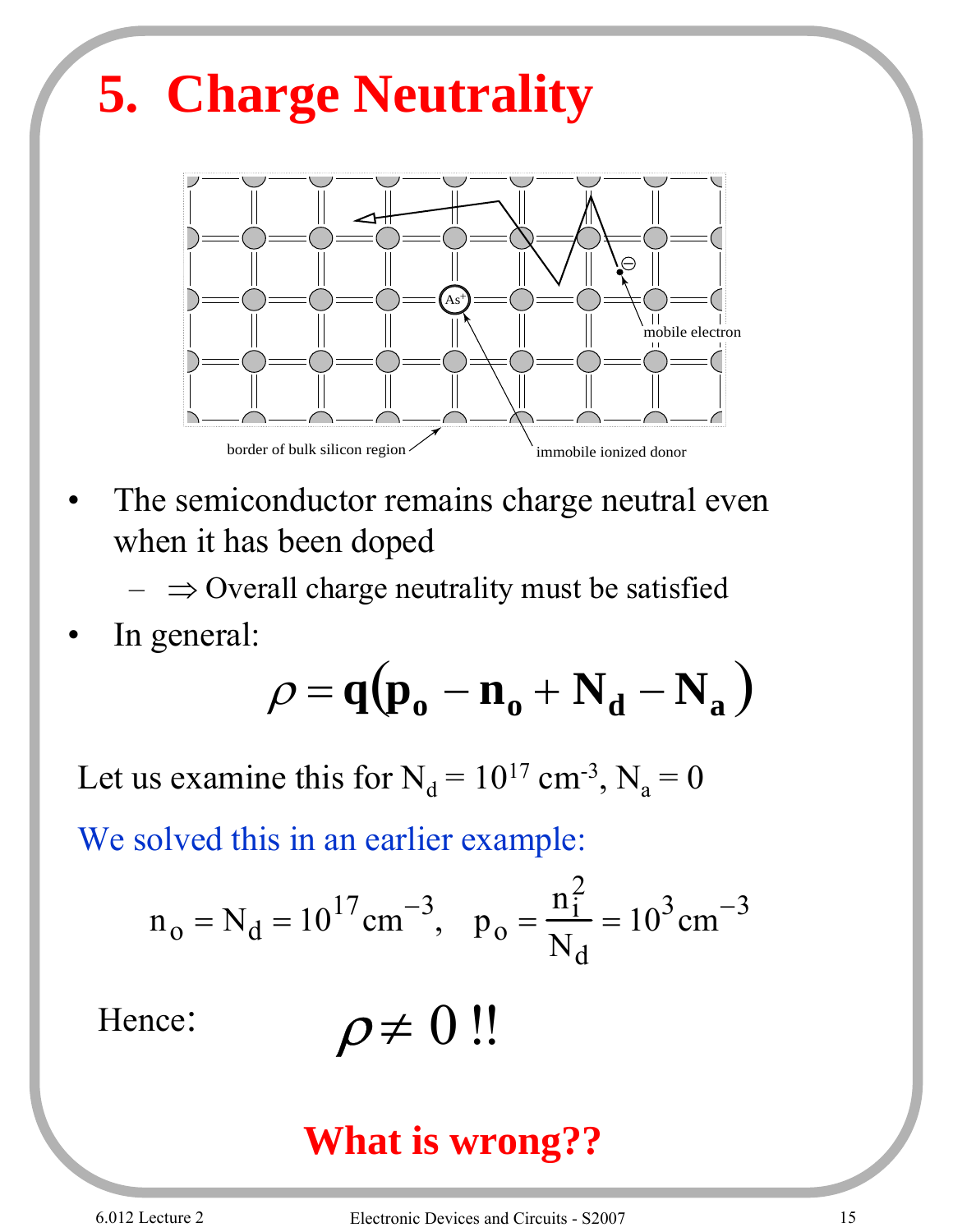## **Charge Neutrality cont'd...**

#### **Nothing wrong!**

We just made the approximation when we assumed that  $n_o = N_d$ 

We should really solve the following system of equations (for  $N_a=0$ ):

$$
p_o - n_o + N_d = 0
$$

$$
n_o p_o = n_i^2
$$

Solution and discussion tomorrow in recitation.

#### **Error in most practical circumstances too small to matter!**